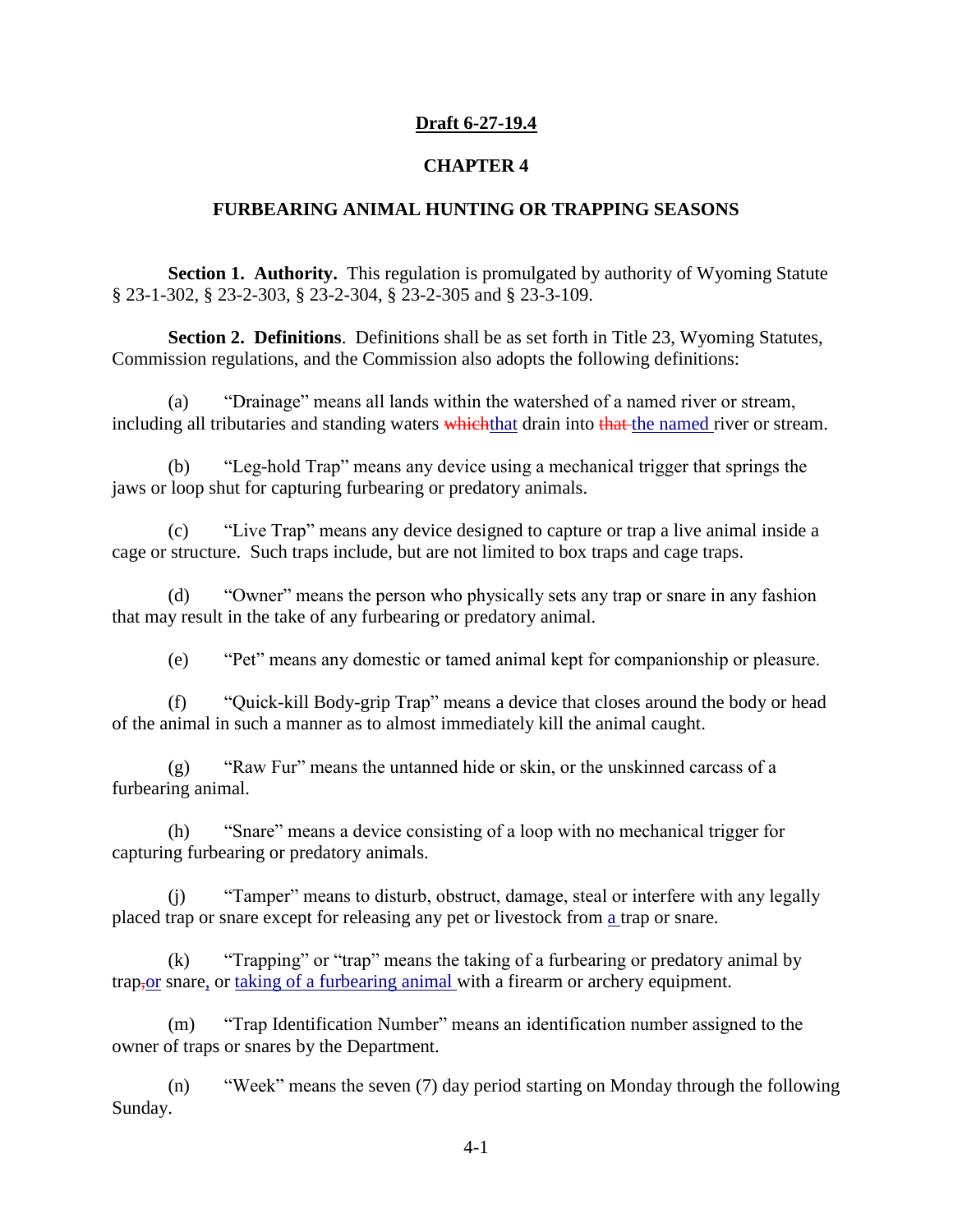# **Section 3. Hunting or Trapping Seasons.**

|                |                      | <b>Season Dates</b> |               |                                     |
|----------------|----------------------|---------------------|---------------|-------------------------------------|
| <b>Species</b> | <b>Trapping Area</b> | <b>Opens</b>        | <b>Closes</b> | <b>Limitations</b>                  |
| Mink           | 1                    | Oct. 1              | Apr. 30       | Any mink                            |
| <b>Bobcat</b>  | $\mathbf{1}$         | Nov. 15             | Mar. 1        | Any bobcat                          |
| Muskrat        | $\mathbf{1}$         | Oct. 1              | Apr. 30       | Any muskrat                         |
| Weasel         | $\mathbf{1}$         | Oct. 1              | Mar. 31       | Any weasel                          |
| <b>Badger</b>  | $\mathbf{1}$         | Jan. 1              | Dec. 31       | Any badger                          |
| Marten         | $\mathbf{1}$         | Oct. 1              | Mar. 1        | Any marten                          |
|                | $\overline{2}$       | Dec. 1              | Mar. 1        | Any marten                          |
| Beaver         | $\mathbf{1}$         | Oct. 1              | Apr. 30       | Any beaver                          |
|                | 101                  | $\theta$ et. $\pm$  | Apr. 30       | <del>1 trapper; 5 beaver</del>      |
|                | 102                  | $\theta$ et. $\pm$  | Apr. 30       | <del>1 trapper; 20 beaver</del>     |
|                | 103                  | Qet. 1              | Apr. 30       | <del>1 trapper; 10 beaver</del>     |
|                | 104                  | Oct. 1              | Apr. 30       | 1 trapper; 25 beaver                |
|                | 301                  | <b>CLOSED</b>       |               |                                     |
|                | 302                  | <b>CLOSED</b>       |               |                                     |
|                | 303                  | <b>CLOSED</b>       |               |                                     |
|                | 304                  | <b>CLOSED</b>       |               |                                     |
|                | 305                  | <b>CLOSED</b>       |               |                                     |
|                | 401                  | <b>CLOSED</b>       |               |                                     |
|                | 404                  | <b>CLOSED</b>       |               |                                     |
|                | 405                  | <b>CLOSED</b>       |               |                                     |
|                | 406                  | <b>CLOSED</b>       |               |                                     |
|                | 407                  | <b>CLOSED</b>       |               |                                     |
|                | 408                  | Oct. 1              | Apr. 30       | 1 trapper; $\frac{1525}{25}$ beaver |
|                | 409                  | Oct. 1              | Apr. 30       | 1 trapper; 15 beaver                |
|                | 410                  | Oct. 1              | Apr. 30       | 1 trapper; $\frac{1520}{20}$ beaver |
|                | 411                  | Oct. 1              | Apr. 30       | 1 trapper; 35 beaver                |
|                | 412                  | Oct. 1              | Apr. 30       | 1 trapper; 15 beaver                |
|                | 413                  | Oct. 1              | Apr. 30       | 1 trapper; 30 beaver                |
|                | 414                  | Oct. 1              | Apr. 30       | 1 trapper; 30 beaver                |
|                | 501                  | Oct. 1              | Apr. 30       | 1 trapper; 10 beaver                |
|                | 502                  | Oct. 1              | Apr. 30       | 1 trapper; 10 beaver                |
|                | 503                  | <b>CLOSED</b>       |               |                                     |
|                | 504                  | <b>CLOSED</b>       |               |                                     |
|                | 505                  | <b>CLOSED</b>       |               |                                     |
|                | 605                  | <b>CLOSED</b>       |               |                                     |
|                | 606                  | <b>CLOSED</b>       |               |                                     |

Species, hunting or trapping areas, season dates and limitations.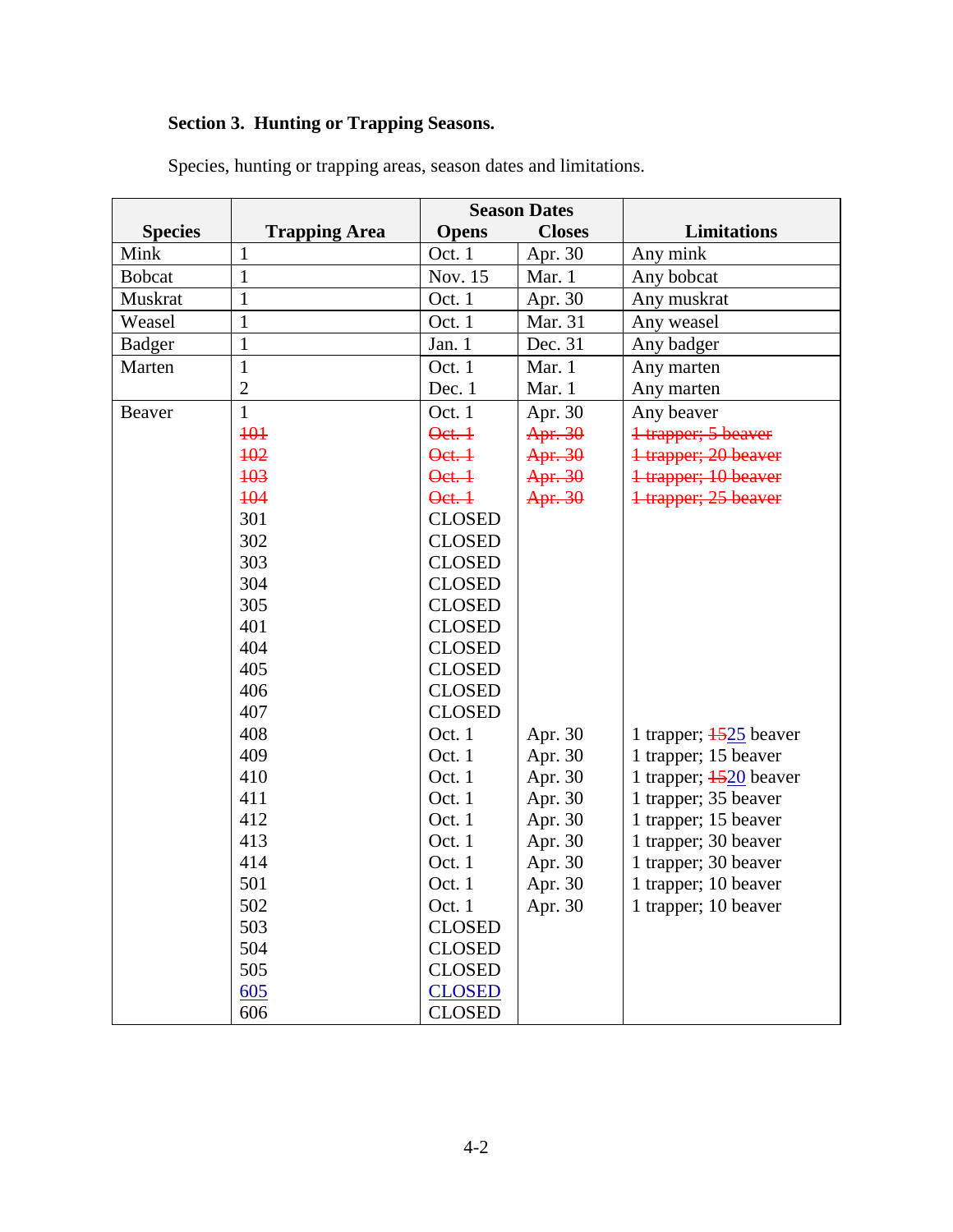### **Section 4. Furbearing Animal Hunting or Trapping Area Descriptions.**

- (a) Area and number.
	- (i) All furbearing animals, excluding marten and beaver.

**Area 1.** The entire State of Wyoming, excluding those areas closed in

Section 4(b).

(ii) Marten.

**Area 1.** The entire State of Wyoming, excluding Area 2 as listed in this subsection and those areas closed in Section 4(b).

**Area 2. Snowy Range.** Beginning at the junction of Interstate Highway 80 and U.S. Highway 287 in the city of Laramie; southerly along U.S. Highway 287 to the Wyoming-Colorado state line; westerly along said line to Wyoming Highway 230 in Carbon County; northerly along said highway to Wyoming Highway 130; northerly along said highway to Interstate Highway 80; easterly along said highway to its junction with U.S. Highway 287.

(iii) Beaver.

**Area 1.** The entire State of Wyoming, excluding those limited quota trapping areas listed in this subsection and those areas closed in Section 4(b).

**Area 101. Ditch Creek.** Ditch Creek drainage in Teton County.

**Area 102. Willow Creek.** Willow Creek drainage in Teton and Lincoln

Counties.

**Area 103. Game Creek and Little Horse Creek.** Game Creek and Little Horse Creek drainages in Teton County.

**Area 104. Fall Creek.** All of the Fall Creek, Mosquito Creek and Dog Creek drainages on U.S. Forest Service lands in Teton and Lincoln Counties.

**Area 301. North Tongue River.** North Tongue River drainage in

Sheridan County.

Sheridan County.

**Area 302. South Tongue River.** South Tongue River drainage in

**Area 303. East Fork of Big Goose Creek.** East Fork of Big Goose Creek drainage upstream of Park Reservoir in Johnson County.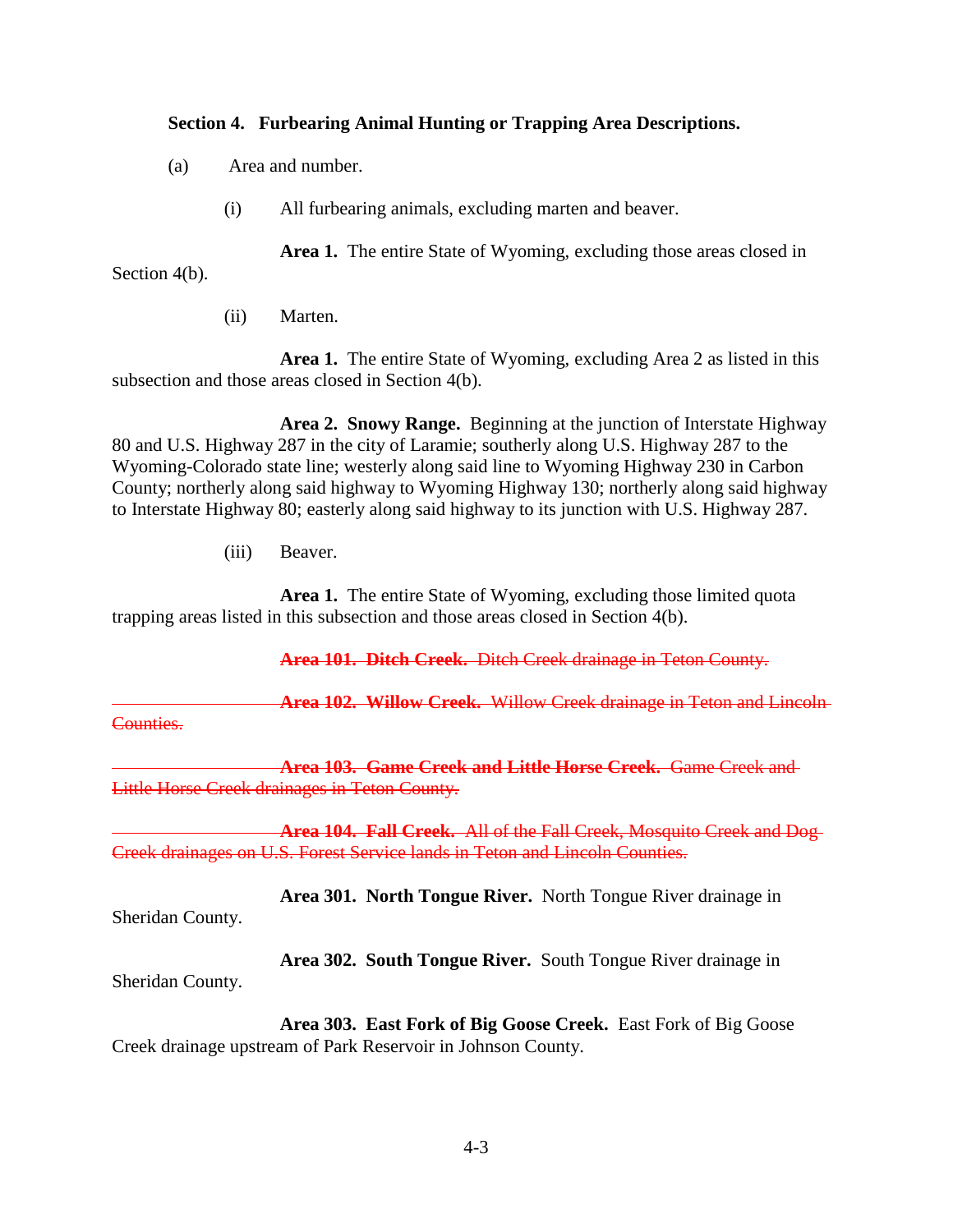**Area 304. Clear Creek.** Clear Creek drainage on U.S. Forest Service lands in Johnson County.

**Area 305. Crazy Woman Creek.** Crazy Woman Creek drainage on U.S. Forest Service lands in Johnson County.

**Area 401. South Rock Springs.** That portion of Sweetwater County south of I-80 between the Green River, Flaming Gorge Reservoir and Wyoming Highway 430.

**Area 404. Henrys Fork.** Henrys Fork River, Louse Creek and Sage Creek drainages on the Wasatch-Cache National Forest in Uinta County.

**Area 405. Cottonwood Creek.** Cottonwood Creek drainage on the Wasatch-Cache National Forest in Uinta County.

**Area 406. East Fork of Smiths Fork.** Drainages of Gilbert Creek and East Fork of Smiths Fork River upstream from Wasatch-Cache National Forest boundary in Uinta County.

**Area 407. West Fork of Smiths Fork.** West Fork of the Smiths Fork River and Willow Creek drainages upstream from Wasatch-Cache National Forest boundary in Uinta County.

**Area 408. Salt Creek.** Salt Creek drainage on U.S. Forest Service lands, Salt Creek Proper and Raymond Creek drainage on public lands in Lincoln County.

**Area 409. Upper Smiths Fork.** Smiths Fork drainage on U.S. Forest Service lands in Lincoln County.

**Area 410. Hobble Creek.** Hobble Creek drainage on U.S. Forest Service lands, Coal Creek, and Saw Mill Creek drainages in Lincoln County.

**Area 411. Hams Fork River (Hams Fork).** Beginning where the Hams Fork River crosses the Bridger-Teton National Forest boundary to where the river crosses U.S. Forest Service Road 062 and all tributaries lying east of the Hams Fork River in Lincoln County.

**Area 412. South Fork Fontenelle Creek.** Beginning where the South Fork of Fontenelle Creek crosses the Bridger-Teton National Forest boundary to its headwaters and all tributaries in Lincoln County, including all of the drainages of the South Fork of Fontenelle Creek upstream from the Bridger-Teton National Forest boundary within Lincoln County.

**Area 413. Fontenelle Creek.** Beginning where Fontenelle Creek crosses the Bridger-Teton National Forest boundary to the confluence of Camp Fire Creek and all tributaries in Lincoln County, including all of the drainages of Fontenelle Creek between the Bridger-Teton National Forest boundary and Camp Fire Creek within Lincoln County.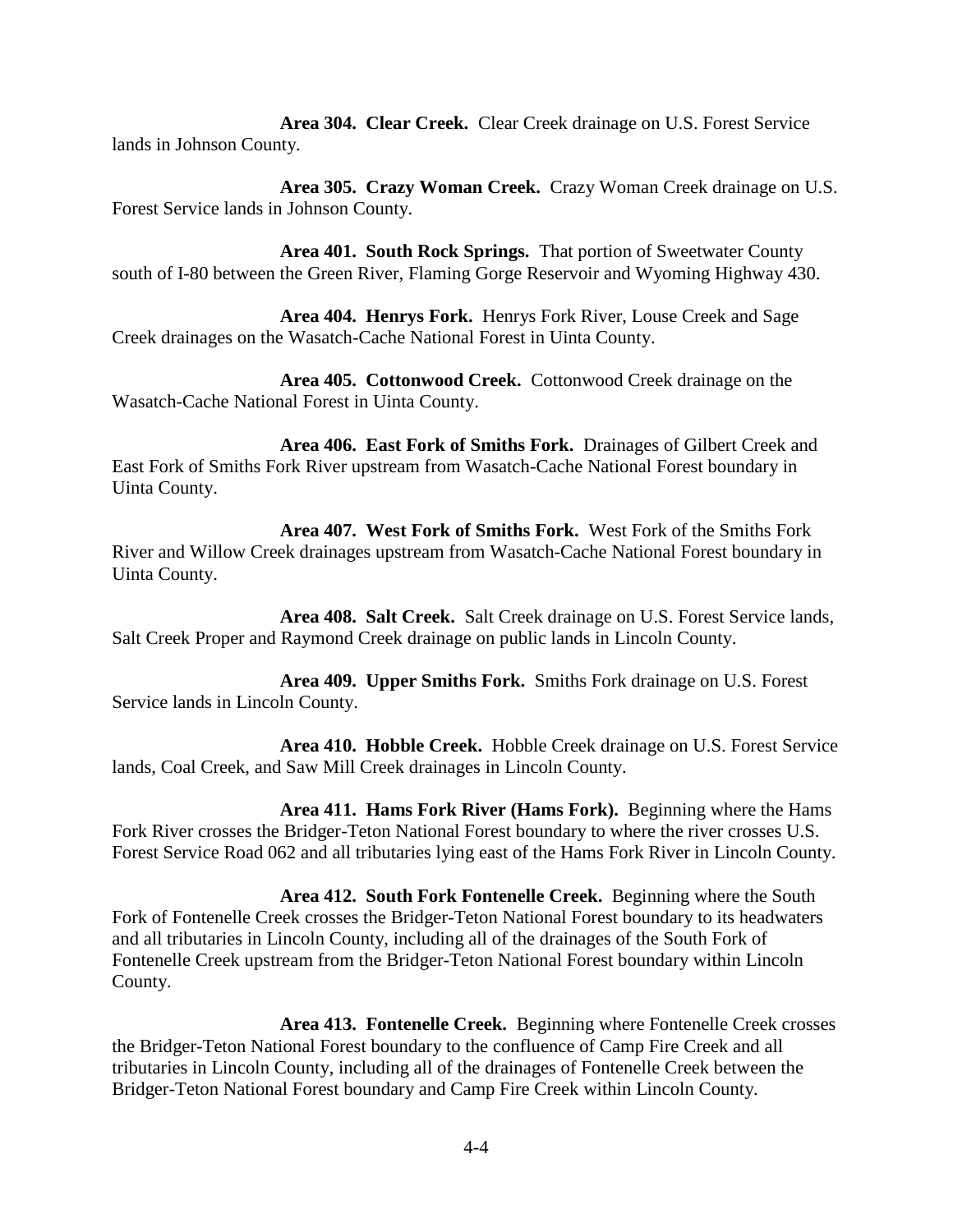#### **Area 414. LaBarge Creek and South LaBarge Creek (main streams).**

Beginning where LaBarge Creek crosses the Bridger-Teton National Forest boundary to its headwaters and the main channel of South LaBarge Creek in Lincoln County. LaBarge Creek Proper will be closed one (1) mile each direction from the confluence of Nameless Creek and LaBarge Creek in Lincoln County.

**Area 501. North Pole Mountain.** All of the drainages of Brush Creek, Crow Creek, Lodgepole (Pole) Creek, McKechnie Creek and Horse Creek within the boundaries of the Pole Mountain Division of the Medicine Bow National Forest and north of the Happy Jack Road (Wyoming Secondary Highway 210-U.S.F.S. 722) in Albany County.

**Area 502. South Pole Mountain.** All of the drainages of Brush Creek, Lodgepole (Pole) Creek, Crow Creek and Dale Creek within the boundaries of the Pole Mountain Division of the Medicine Bow National Forest and south of the Happy Jack Road (Wyoming Secondary Highway 210-U.S.F.S. 722) in Albany County.

**Area 503. Woods Landing.** All public lands within Boswell Creek, Eagle Creek, Shellrock Creek, Bear Creek, Jelm Creek and Porter Creek drainages in Albany County.

**Area 504. Lake Owen.** All public lands south and east of U.S.F.S Roads 552 and 540 within Fox Creek, Squirrel Creek, Squaw Creek, Lake Owen Creek and Strain Creek drainages in Albany County.

**Area 505. Sheep Mountain.** All public lands within Fence Creek, Hecht Creek and Buckeye Creek drainages in Albany County.

**Area 605. Green Mountain.** All public lands within the Crooks Creek, Conttonwood Creek, Cooper Creek and Willow Creek drainages on Green Mountain in Fremont County.

**Area 606. East Fork Wind River.** All lands within the Spence and Moriarity Wildlife Management Area and the Kirk Inberg/Kevin Roy Wildlife Habitat Management Area in Fremont County.

- (b) Closed areas.
	- (i) The following areas shall be closed to the taking of all furbearing

animals.

- (A) Bighorn Canyon National Recreation Area in Bighorn County;
- (B) Grand Teton National Park in Teton County;
- (C) John D. Rockefeller Jr. Memorial Parkway in Teton County;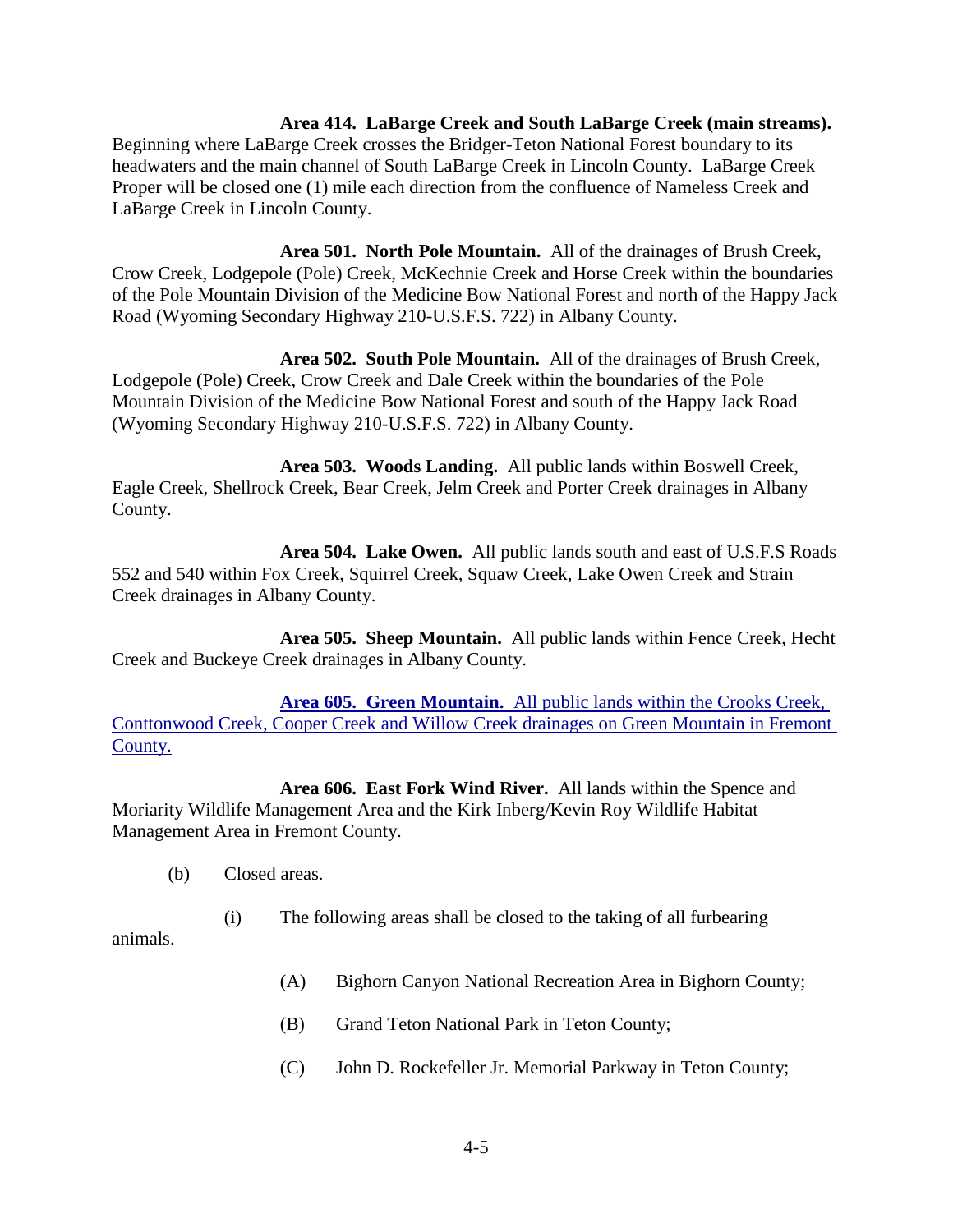(D) National Elk Refuge in Teton County; and,

(E) Rawhide Wildlife Management Area, Springer Wildlife Habitat Management Area and the Table Mountain Wildlife Habitat Management Area in Goshen County shall be closed October 1 through February 15.

(ii) The following areas shall be closed to the taking of beaver.

(A) Beaver Creek drainage from Wyoming Highway 70 downstream to its confluence with the North Fork of the Encampment River in Carbon County;

(B) Cache Creek drainage in Teton County;

(C) Cliff Creek drainage in Sublette County;

(D) Granite Creek drainage from the Granite Hot Springs swimming pool downstream to the confluence with the Hoback River in Teton and Sublette Counties;

(E) Nameless Creek proper in Lincoln County;

(F) Nash Fork drainage south of Wyoming Highway 130 from the Snowy Range Ski Area Road downstream to its confluence with the North Fork of the Little Laramie River in Albany County;

(G) South Fork Hog Park Creek drainage from the Colorado/Wyoming state line downstream to its confluence with Hog Park Creek in Carbon County;

(H) South Fork Lake Creek and Goetze Creek drainages on the Pennock Mountain Wildlife Habitat Management Area in Carbon County; and,

(I) The head of the Rock Creek drainage north and east of the Sand Lake Road (U.S.F.S. Road 101) downstream to its confluence with the South Fork of Rock Creek in Carbon County.

(J) Bolton Creek drainage in Carbon and Natrona counties.

(K) Stinking Creek drainage (including Lone Tree Creek and Elk Creek) in Carbon and Natrona counties.

(L) Ditch Creek drainage from the confluence of the North Fork and Middle Fork of Ditch Creek downstream to the U.S.F.S. – Private Land Boundary in Teton County.

(M) Willow Creek drainage upstream from the confluence of Willow Creek and Sourdough Creek in Teton, Lincoln and Sublette counties.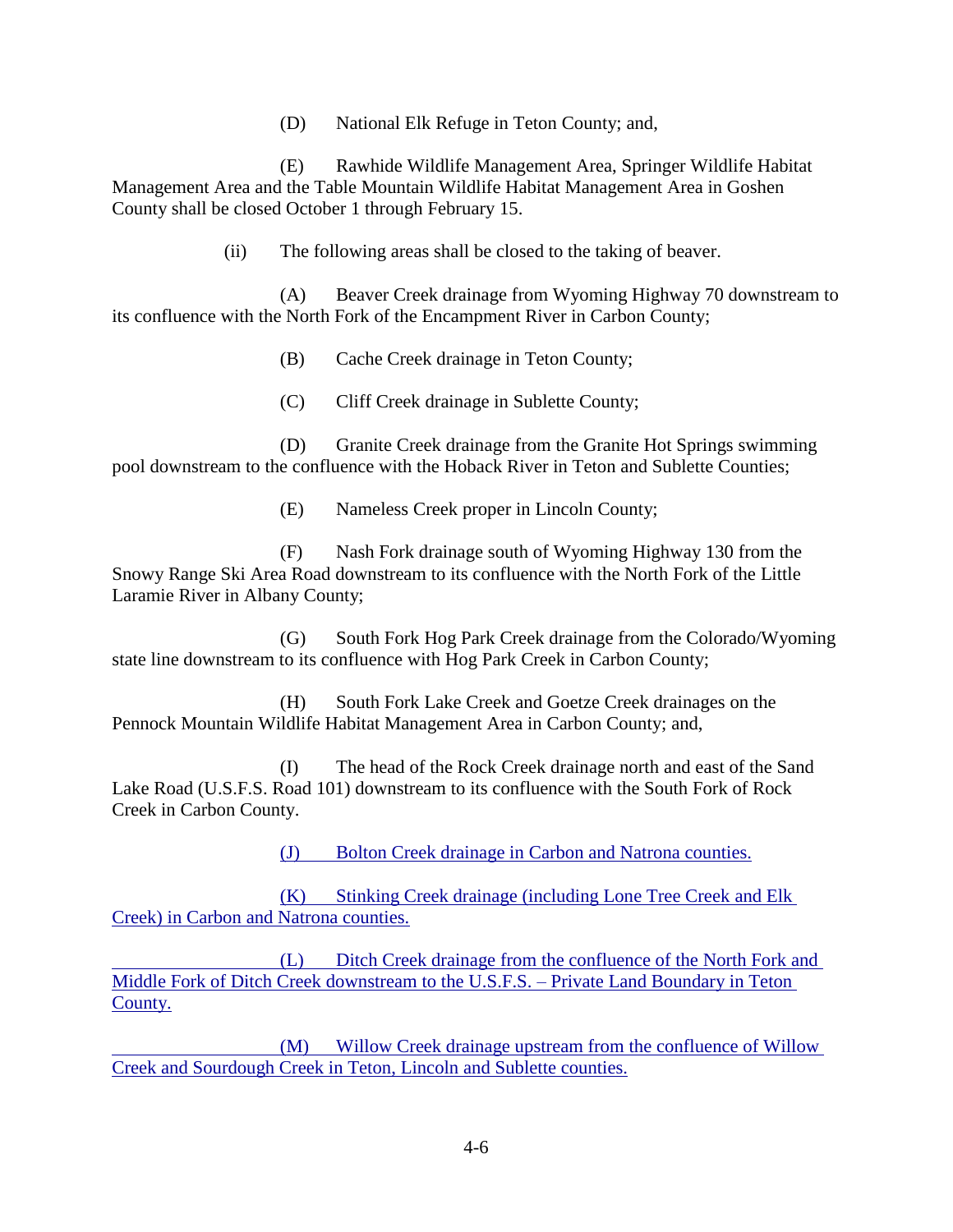(N) Game Creek drainage in Teton County.

(iii) The following areas shall be closed to the taking of Marten.

(A) All lands within the Pole Mountain Unit of the Medicine Bow National Forest in Albany County.

**Section 5. Common Season Boundary.** Wherever a stream or river forms a boundary between two (2) trapping areas with differing seasons for the same furbearing animal, the stream or river channel proper shall open for trapping on the earliest opening date and close on the latest closing date of the two (2) seasons involved.

**Section 6. Limited Quota Furbearing Animal Trapping Area Permits.** Only the holder of a permit for a limited quota trapping area(s) shall be allowed to trap the limited quota area for the designated species during the trapping season for which the permit is valid. Permit holders shall be determined by a random computer selection.

(a) Application for Limited Quota Furbearing Animal Trapping Permits. Applications shall be available from Wyoming Game and Fish Department Regional Offices, the Cheyenne Headquarters Office and game wardens. Any qualified person may submit one (1) application for a limited quota trapping area drawing and may list as many as three (3) choices.

(b) When trapping, each permit holder shall present his permit and a valid Wyoming furbearing animal trapping license for inspection upon request to any law enforcement officer empowered to enforce these regulations.

(c) Application Date. Applications shall be submitted on a form provided by the Department to the Headquarters Office from July 1 through September 1. Beginning in 2020, applications shall be submitted from April 1 through May 31.

(d) Drawing. Only correct and complete applications received in the Headquarters Office during the application dates shall be entered in the random computer selection. Successful applicants shall be notified by mail.

(e) Leftover Limited Quota Trapping Area Permits. After the regular drawing, applicants may apply for limited quota trapping area permits not issued in the drawing for limited quota furbearing animal trapping areas. Applicants shall apply to the Headquarters Office. Permits shall be issued in the order the applications are processed or until quotas are reached. Submission of an application either through the mail or hand delivered shall not guarantee a permit

## **Section 7. Authorization to Trap.**

(a) Any person holding a valid Wyoming furbearing animal trapping license shall be authorized to trap furbearing animals in any trapping area specified in the current trapping regulations, excluding those species within limited quota furbearing animal trapping areas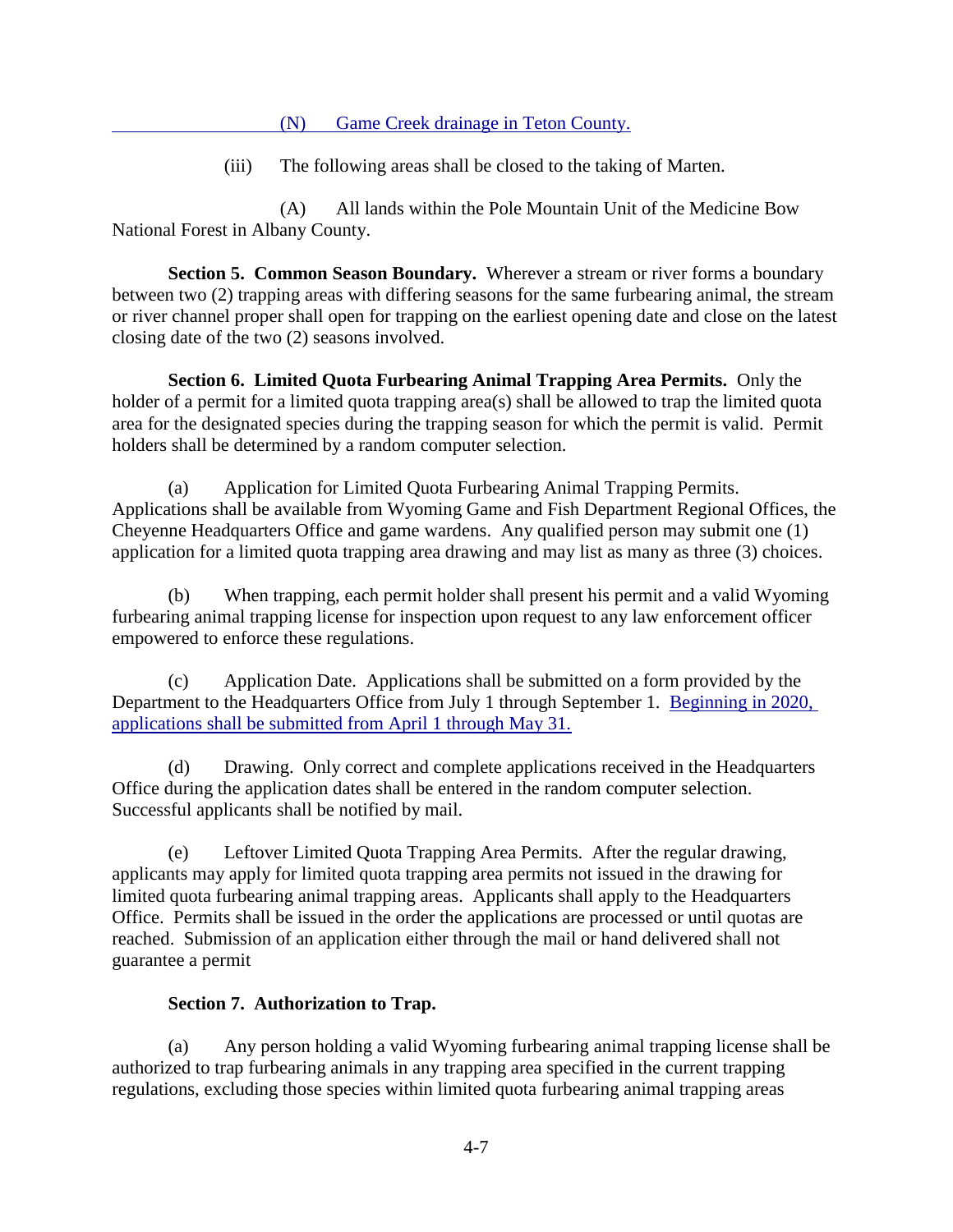requiring for which a limited quota furbearing animal trapping permit as specified in thisregulationis required and excluding closed areas in Section 4(b) of this regulation.

(b) Individuals issued limited quota furbearing animal trapping permits shall contact the game warden listed on the notice for instructions prior to taking furbearing animals authorized by this permit in the limited quota furbearing animal trapping areas.

## **Section 8. Trap and Snare Specifications.**

(a) All snares used for furbearing or predatory animals shall be equipped with a break-away device located at the point of the snare lock;

(b) Break-away devices shall release at two hundred ninety-five (295) pounds of pressure or less;

(c) Snare capture loop size shall not exceed twelve (12) inches in diameter measured from side to side;

(d) Snares shall be solidly anchored to ensure the break-away device properly functions to release at two hundred ninety-five (295) pounds of pressure or less, and;

- (i) Snares shall not be anchored to any wire of a fence.
- (ii) Snares shall not be anchored to any moveable object such as a drag.

(e) A quick-kill body-grip trap having a jaw measurement of ten (10) inches or greater when measured vertically at its widest part of the jaw shall not be set, other than on private land, unless the bottom of the quick-kill body-grip trap is at least partially submerged in water when set.

## **Section 9. Check Period for Leg-Hold Traps, Live Traps, Snares and Quick-Kill Body-Grip Traps.**

(a) All leg-hold traps and live traps shall be checked by the owner a minimum of once during each seventy-two (72) hour period.

(b) All snares and quick-kill body-grip traps shall be checked by the owner a minimum of one time each week, except during the initial week the snares or quick-kill bodygrip traps were set.

**Section 10. Mandatory Bobcat Registration**. All bobcats harvested in Wyoming shall be registered with the Department by the person taking the bobcat, regardless of the final disposition of the raw fur. Bobcat raw furs may be registered throughout the bobcat season, but registration shall end at 5:00 p.m. on March 11 of each year. If the registration deadline date occurs on a weekend when the Department Regional Offices are closed, bobcat raw furs may be registered on the next business day until 5:00 p.m. Mountain Standard Time. The properly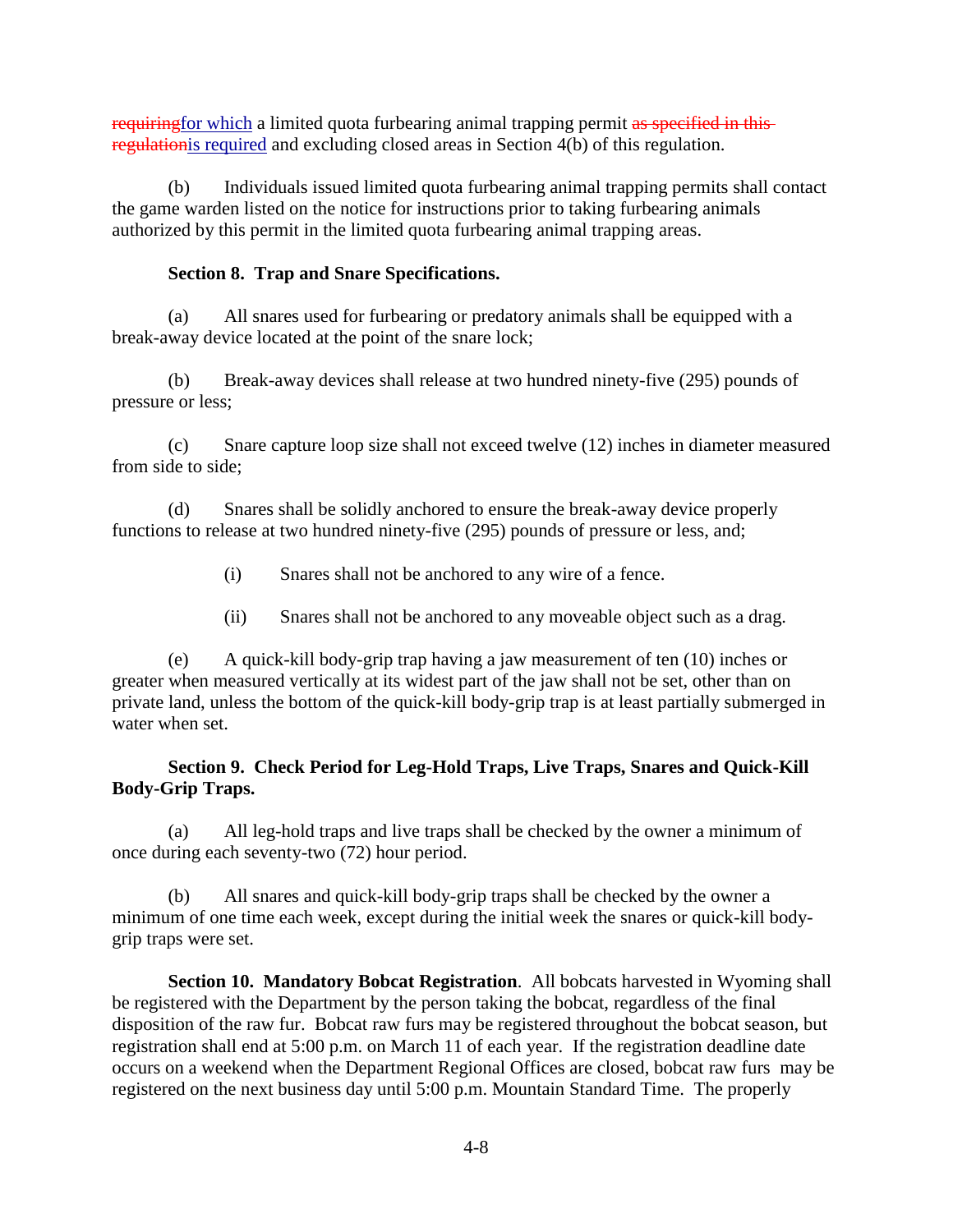licensed trapper shall present a bobcat raw fur in an unfrozen condition to a game warden or a Department Regional Office. It shall be unlawful to possess an untagged bobcat raw fur after the registration period expires.

(a) Before a Wyoming bobcat tag shall be issued, the person taking a bobcat shall provide to the Department at the time of registration, the age and sex of the bobcat, the number of the Department's bobcat management area in which the bobcat was taken, the method of take, the date the bobcat was taken, the number of traps that were set, and the number of days traps were set or days hunted with a firearm.

(b) A Wyoming bobcat tag shall be attached to a bobcat raw fur by an employee of the Department. Wyoming bobcat tags shall be issued free of charge.

(c) Any person who makes a false statement on the registration form shall be in violation of this regulation and such violation shall be punishable as provided by Title 23, Wyoming Statutes for violation of Commission regulations.

## **Section 11. Trapping of Non-target Wildlife; Disposition of Furbearing Animals at the Trap Site.**

(a) All big or trophy game animals, game birds, protected animals or protected birds that are trapped shall be released unharmed.

(b) If a big or trophy game animal, game bird, protected animal or raptor is trapped and has been injured in such a way that the injury may result in death of the animal or if the animal has been killed, the trapper shall notify a Department law enforcement officer as soon as is reasonably possible.

(c) Furbearing animals that are trapped during a closed season shall be released unharmed. If a furbearing animal is caught during a closed season and injured in such a way that may result in death of the animal or if the furbearing animal has been killed, the trapper shall notify a Department law enforcement officer as soon as is reasonably possible.

(d) Furbearing animals legally taken shall be either killed at the trap site or immediately released to the wild. If the trapper holds both a furbearing animal trapping license and a license to capture furbearing animals for domestication, the furbearing animals do not have to be killed at the trap site.

(e) Nothing in this Section shall prohibit a person from releasing any pet or livestock from a trap or snare.

**Section 12. Use of Dogs.** Persons possessing a valid furbearing animal trapping license may use dogs to take bobcats during the bobcat hunting or trapping season.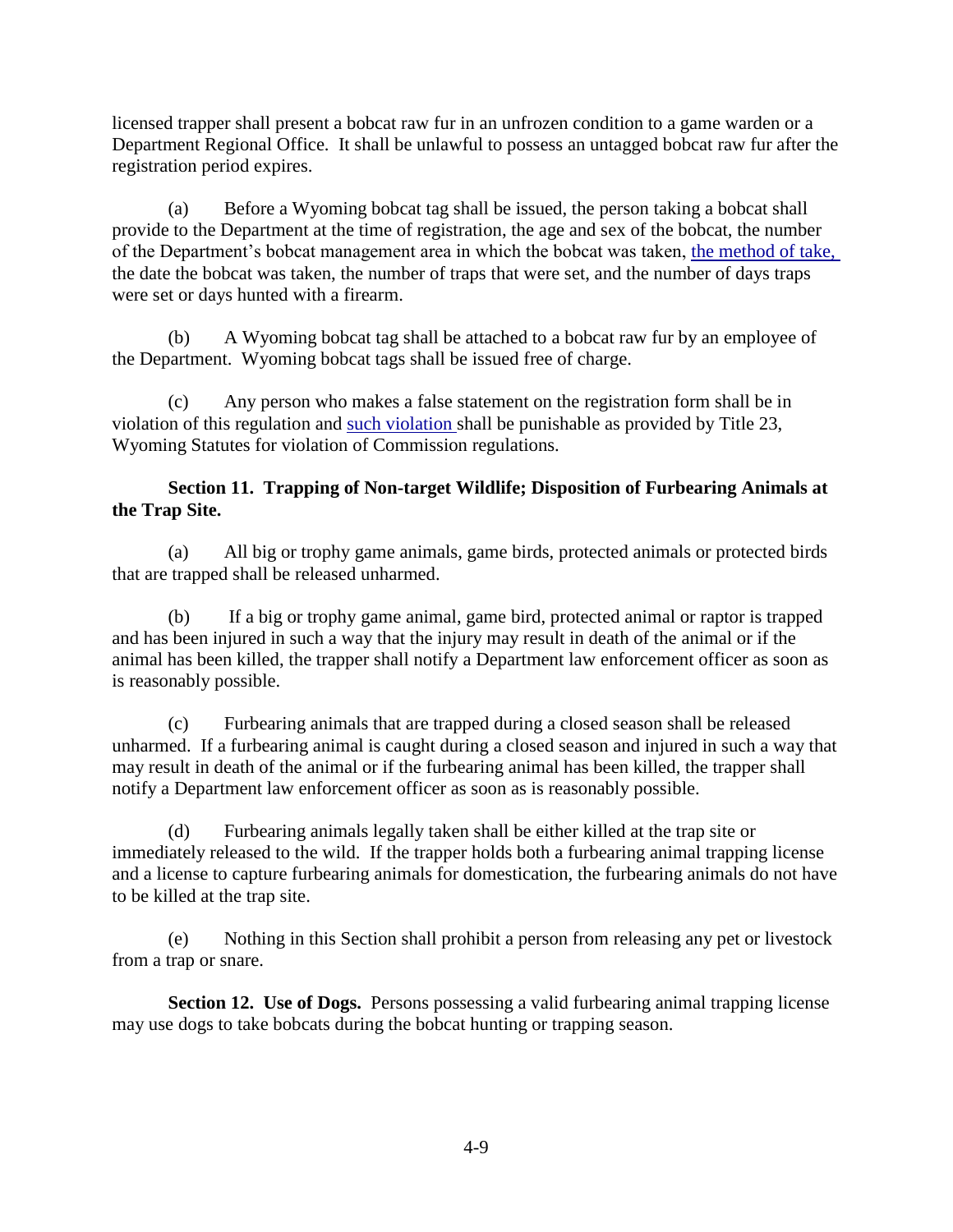**Section 13. Trap Identification Numbers.** All traps and snares used for furbearing or predatory animals shall be permanently marked or tagged with the name and address of the owner or the trap identification number assigned to the owner by the Department.

(a) A person may apply for a trap identification number from the Department. Each individual shall be issued only one (1) trap identification number for the life of the trapper. Trap identification numbers shall be transferable from one (1) person to another only upon completion of an application and approval by the Department.

(b) Trap identification numbers shall consist of the prefix WY, followed by the last two (2) digits of the calendar year in which the number is issued, followed by a number generated by the Department. A hyphen shall separate the three (3) portions of the number. For example, the first trap identification number issued in calendar year 2001 shall be WY-01-001. Numbers shall be legible, at least one-eighth (1/8) inch in height and affixed to traps in such a manner as to read left to right. The trap identification number shall be stamped on the trap or on a metal tag that is affixed to the trap.

 (c) Application for a trap identification number shall include the full name and complete home address of the applicant and shall be submitted on a form provided by the Department. Applications shall be submitted to the Wildlife Division, at the Headquarters Office of the Wyoming Game and Fish Department.

 (d) Any person who has obtained a trap identification number shall notify the Department by telephoning (307) 777-4686 within thirty (30) days of any change in address.